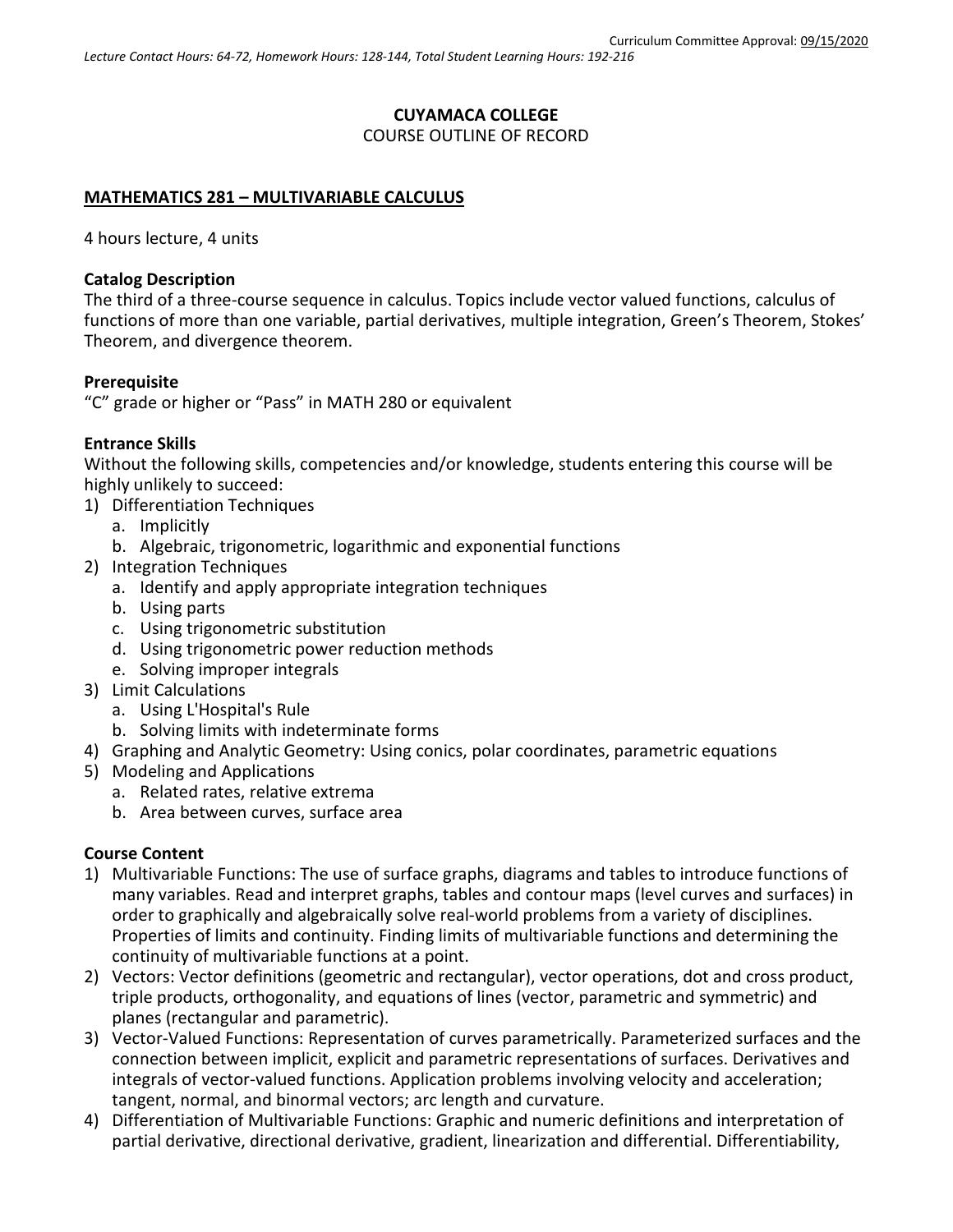the multivariable chain rule and higher order partial derivatives, and their interpretation in partial differential equations.

- 5) Optimization: Both constrained and unconstrained optimization problems; the second derivative test for local extrema and saddle points; Lagrange multipliers.
- 6) Integration of Multivariable Functions: Graphical and numerical interpretation for integration of a multivariable functions. Double and triple integrals in rectangular, polar, spherical and cylindrical coordinates. Use of the Change of Variables formula. Applications of multiple integration such as area, volume, center of mass, or moments of inertia.
- 7) Vector Fields: Vector-valued functions of many variables (gradient vector fields and conservative fields) from a geometric and analytic perspective. Physical examples such as velocity fields and force fields.
- 8) Line Integrals: Line and surface integrals including parametrically defined surfaces. Integrals of realvalued functions over surfaces. Divergence and curl. Green's, Stokes' and divergence theorems.

# **Course Objectives**

Students will be able to:

- 1) Perform vector operations:
	- a. Addition
	- b. Subtraction
	- c. Dot product
	- d. Cross product
	- e. Triple product
	- f. Orthogonality
	- g. Projection
- 2) Write equations of:
	- a. Lines
	- b. Planes
- 3) Apply the dot product, cross product, orthogonality or projection to solve problems involving:
	- a. Motion
	- b. Velocity and acceleration
	- c. Tangent, normal and binormal vectors
	- d. Arc length
	- e. Curvature
- 4) Use each of the following to analyze multivariable functions or solve real world problems:
	- a. Equations
	- b. Graphs
	- c. Contour maps
	- d. Vector fields
	- e. Tables of data
- 5) Find the limit of a function at a point.
- 6) Write the equation of a tangent plane at a point.
- 7) Test the differentiability of a variety of functions.
- 8) Evaluate partial derivatives including:
	- a. Higher order partial derivatives
	- b. Directional derivative
	- c. Gradient
	- d. Differential
- 9) Find and test for local extrema and saddle points.
- 10) Solve constraint problems using Lagrange multipliers.
- 11) Find the following using multiple integrals and sketch the region of integration:
	- a. Volume of solids
	- b. Area of plane regions
- 12) Evaluate double and triple integrals using:
	- a. Rectangular coordinates